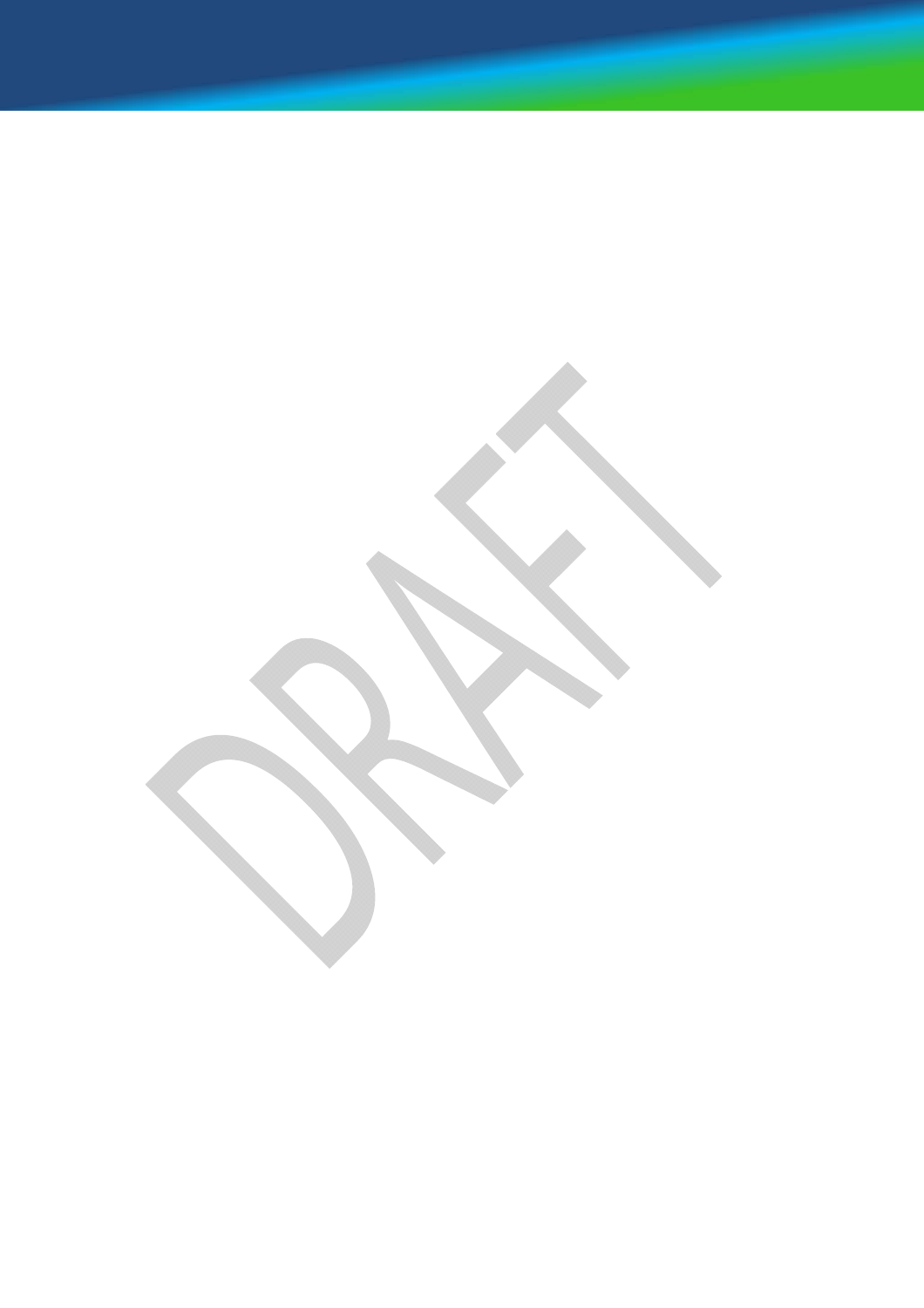### **Imprint**

#### **Preparation**

Wadden Sea Forum e.V.

#### **Layout**

Wadden Sea Forum Secretariat

#### **Photographs**

Cover picture, Eider Barrier @Wadden Sea Forum Maps copied from respective webpages of the institutions

#### **Address**

Wadden Sea Forum Secretariat Virchowstrasse 1 D-26382 Wilhelmshaven info@waddensea-forum.org www.waddensea-forum.org

**April 2022**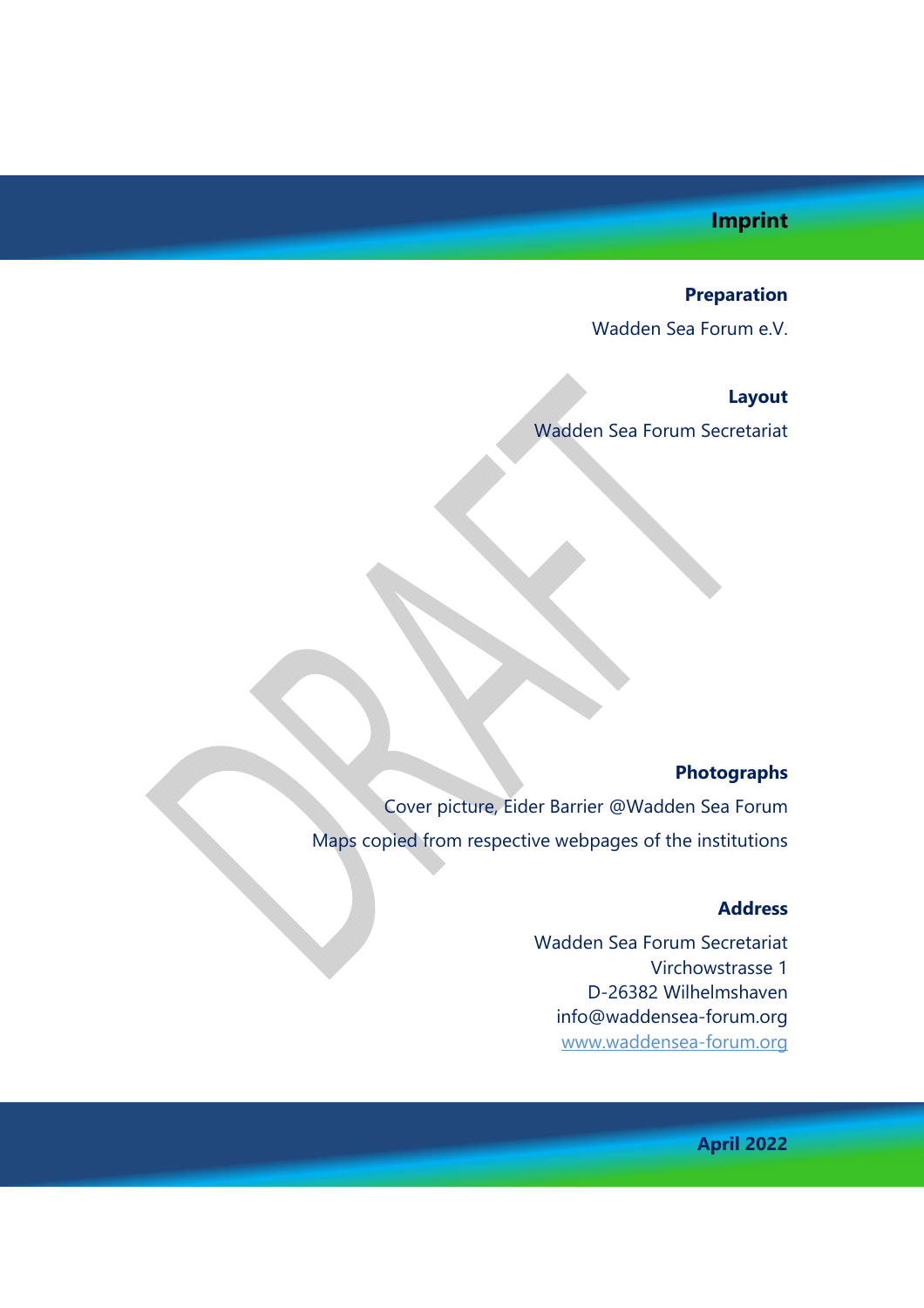# **Content**

## Figures

| Figure 1: Route of the Excursion on Water Management and Agriculture to the West Coast of |  |
|-------------------------------------------------------------------------------------------|--|
|                                                                                           |  |
|                                                                                           |  |
| Figure 3: Map of the area of DHSV Dithmarschen with locations of pumping stations  10     |  |
|                                                                                           |  |
|                                                                                           |  |
|                                                                                           |  |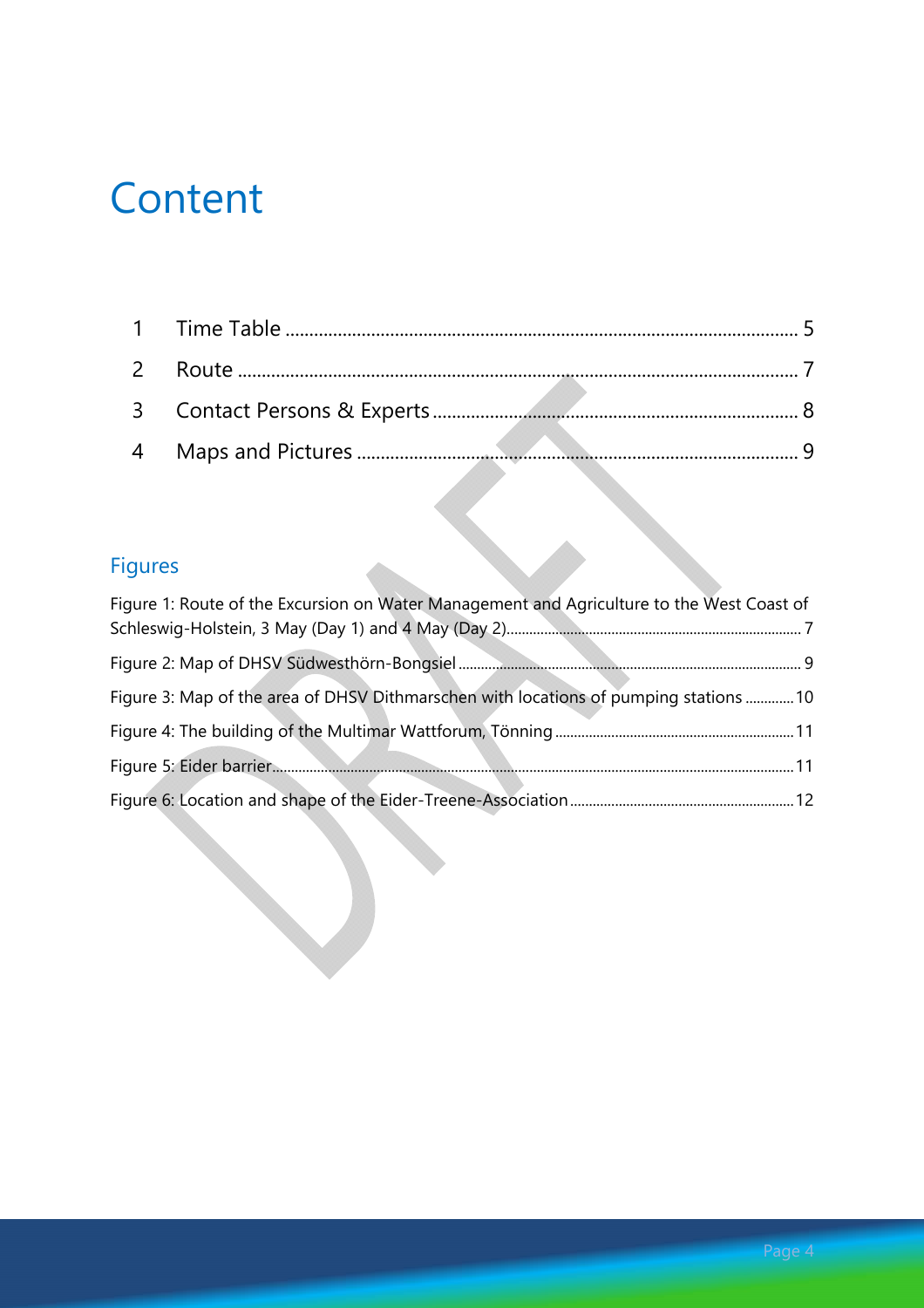# 1 Time Table

### **Day 1 – 3 May 2022**

### **Headline: Water Management and Drainage in low-lying coastal areas**

| <b>Start</b>                                                                 | <b>Destination</b>   | Dep.  | Arr.  | Who?                                     | <b>What?</b>                                                                                                                     |
|------------------------------------------------------------------------------|----------------------|-------|-------|------------------------------------------|----------------------------------------------------------------------------------------------------------------------------------|
| <b>Esbjerg</b>                                                               | Kammerslusen         | 09:00 | 9:45  | <b>Niels</b><br>Laursen                  | Presentation about<br>Water Management in<br><b>DK</b>                                                                           |
| Kammerslusen                                                                 | Niebüll              | 09:45 | 10:45 |                                          |                                                                                                                                  |
| Niebüll                                                                      | Schlüttsiel          | 10:45 | 11:15 |                                          |                                                                                                                                  |
| <b>Visit Sluice at Schlüttsiel</b>                                           |                      | 11:15 | 12:00 | <b>Thies</b><br>Horn                     | Water and Drainage<br>Management in DHSV<br>Südwesthörn-Bongsiel                                                                 |
| Schlüttsiel                                                                  | Tönning              | 12:00 | 13:15 |                                          |                                                                                                                                  |
| <b>Multimar Wattforum -</b><br><b>Presentations, Discussion</b><br>and Lunch |                      | 13:15 | 15:45 | Matthias<br>Reimers,<br>Frank<br>Ahlhorn | Presentation and<br>discussion about water<br>management in<br>Schleswig-Holstein,<br>Lower Saxony and The<br><b>Netherlands</b> |
| <b>Tönning</b>                                                               | <b>Eider Barrier</b> | 15:45 | 16:15 |                                          |                                                                                                                                  |
| <b>Eider Barrier</b>                                                         |                      | 16:15 | 17:00 | <b>Matthias</b><br>Reimers               | Presentation of flood<br>risk management of<br>the river Eider                                                                   |
| <b>Eider Barrier</b>                                                         | Husum                | 17:00 | 17:45 |                                          |                                                                                                                                  |
|                                                                              |                      |       |       |                                          |                                                                                                                                  |
| <b>DINER</b> at the Hotel                                                    |                      | 19:00 |       |                                          |                                                                                                                                  |

Dep. = Departure

Arr. = Arrival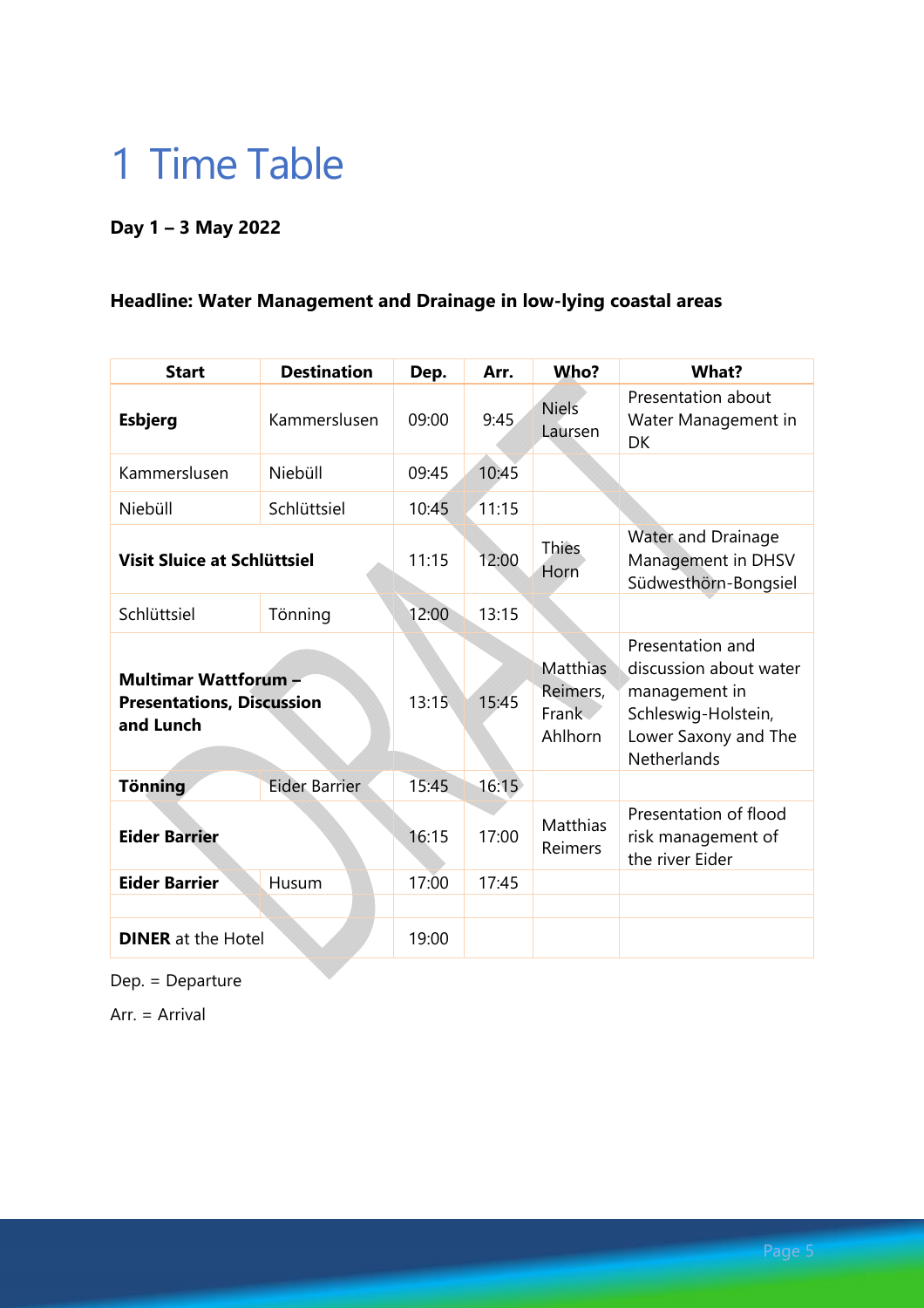#### **Day 2 – 4 May 2022**

| <b>Start</b>                                                   | <b>Destination</b> | Dep.  | Arr.  | Who?      | What?                                                                                     |
|----------------------------------------------------------------|--------------------|-------|-------|-----------|-------------------------------------------------------------------------------------------|
| Husum - Hotel                                                  | Papenbrook         | 09:00 | 9:30  |           |                                                                                           |
| Norderstapeler Polder                                          |                    | 09:30 | 10:30 | See below | Water management<br><b>Inland and Technical</b><br>Infrastructure                         |
| Papenbrook                                                     | Sandschleuse       | 10:30 | 11:00 |           |                                                                                           |
| <b>Sandschleuse</b>                                            |                    | 11:00 | 12:30 | See below | Water management,<br>agriculture and<br>waterlogging of peaty<br>areas                    |
| <b>Sandschleuse</b>                                            | Erfde              | 12:30 | 12:45 |           |                                                                                           |
| Rahn's Gasthof - Lunch,<br><b>Presentations and Discussion</b> |                    | 12:45 | 14:15 | See below | Presentation of results<br>research projects and<br>introduction to<br>"Niederungen 2100" |
| <b>Erfde</b>                                                   | Niebüll            | 14:15 | 15:45 |           | Drop off Frank                                                                            |
| <b>Niebüll</b>                                                 | Esbjerg            | 15:45 | 17:15 |           | Driving back to Esbjerg                                                                   |
| <b>Esbjerg</b>                                                 |                    | 17:15 |       |           | Arrival at Esbjerg                                                                        |

#### **Headline: Water Management in the Hinterland and Waterlogging of peaty areas**

Dep. = Departure

Arr. = Arrival

On **Day 2**, at all spots the delegation will be accompanied by

- Kerstin Fuhrmann, Eider-Treene-Verband
- Henning Uphoff, Eider-Treene-Verband
- Klaus Peter Dau, Kreisbauernverband Schleswig
- Thomas Hansen, Kreisbauernverband Husum-Eiderstedt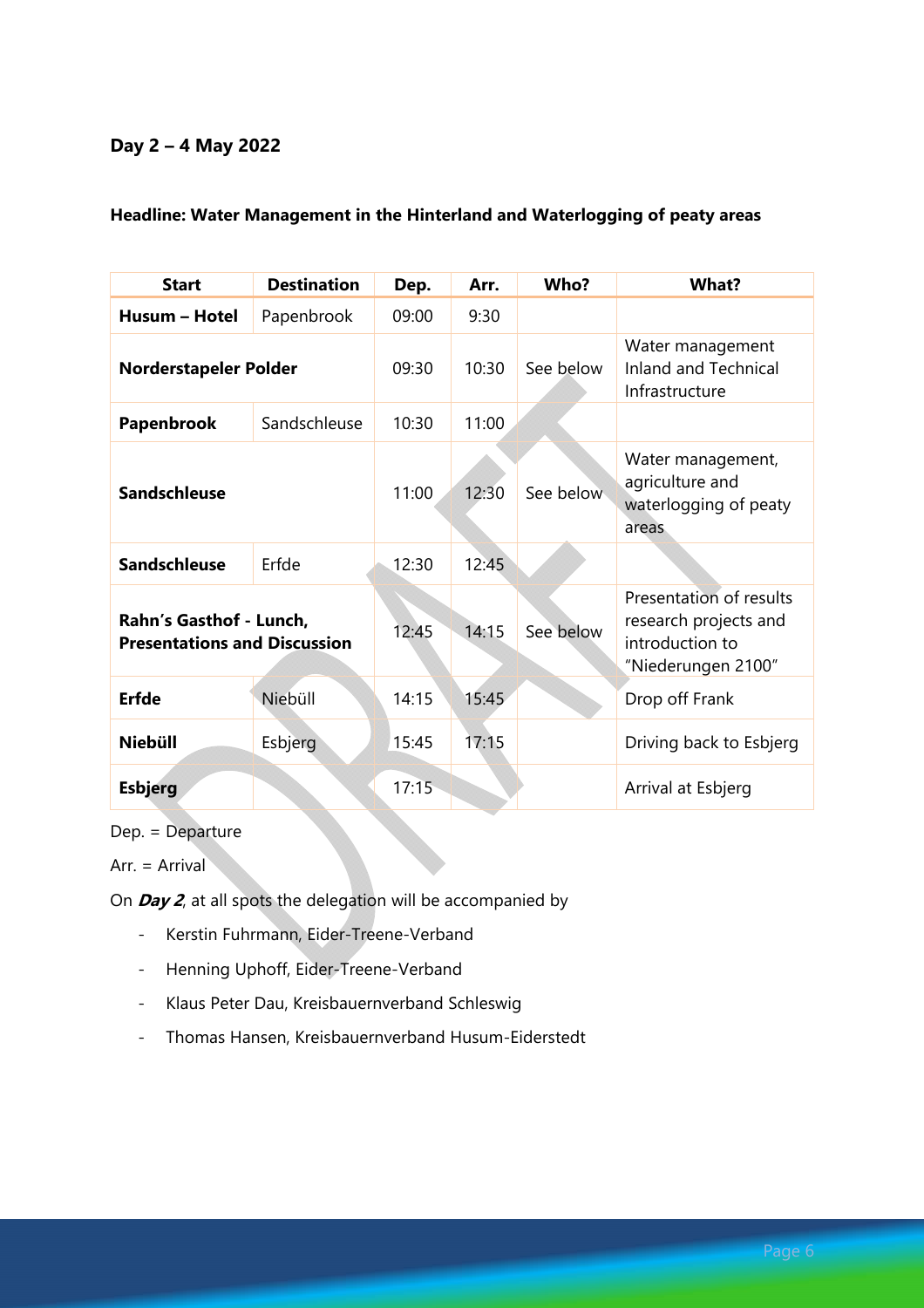# 2 Route



Figure 1: Route of the Excursion on Water Management and Agriculture to the West Coast of Schleswig-Holstein, 3 May (Day 1) and 4 May (Day 2).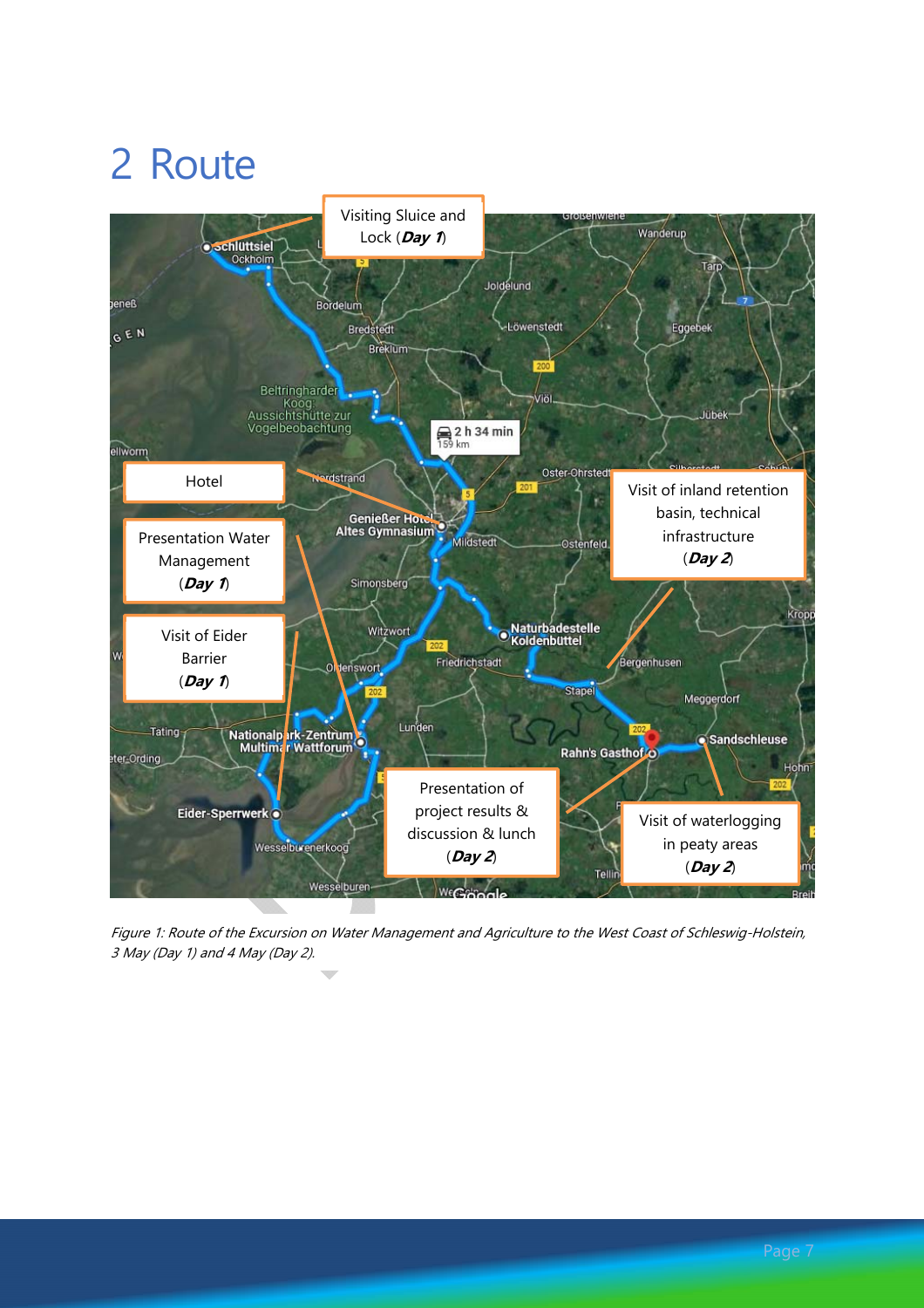# 3 Contact Persons & Experts

| <b>Matthias Reimers</b>             | Deich- und Hauptsielverband Dithmarschen<br>Marschenverband Schleswig-Holstein e.V.<br>www.dhsv-dithmarschen.de              |  |  |
|-------------------------------------|------------------------------------------------------------------------------------------------------------------------------|--|--|
| Thies Horn                          | Deich- und Hauptsielverband Südwesthörn-Bongsiel<br>www.deichbauamt.de                                                       |  |  |
| Claus von<br>Hörschelmann           | Multimar Wattforum, responsible for the exhibition<br>www.multimar-wattforum.de                                              |  |  |
| Henning Uphoff,<br>Kerstin Fuhrmann | Eider-Treene-Verband<br>www.eider-treene-verband.de                                                                          |  |  |
| Klaus Peter Dau                     | Chair of Kreisbauernverband Schleswig<br>https://www.bauern.sh/verband/kreisbauernverbaende/schleswig.html                   |  |  |
| Thomas Hansen                       | Chair of Kreisbauernverband Husum-Eiderstedt<br>https://www.bauern.sh/verband/kreisbauernverbaende/husum-<br>eiderstedt.html |  |  |
| Frank Ahlhorn                       | Wadden Sea Forum<br>www.waddensea-forum.org                                                                                  |  |  |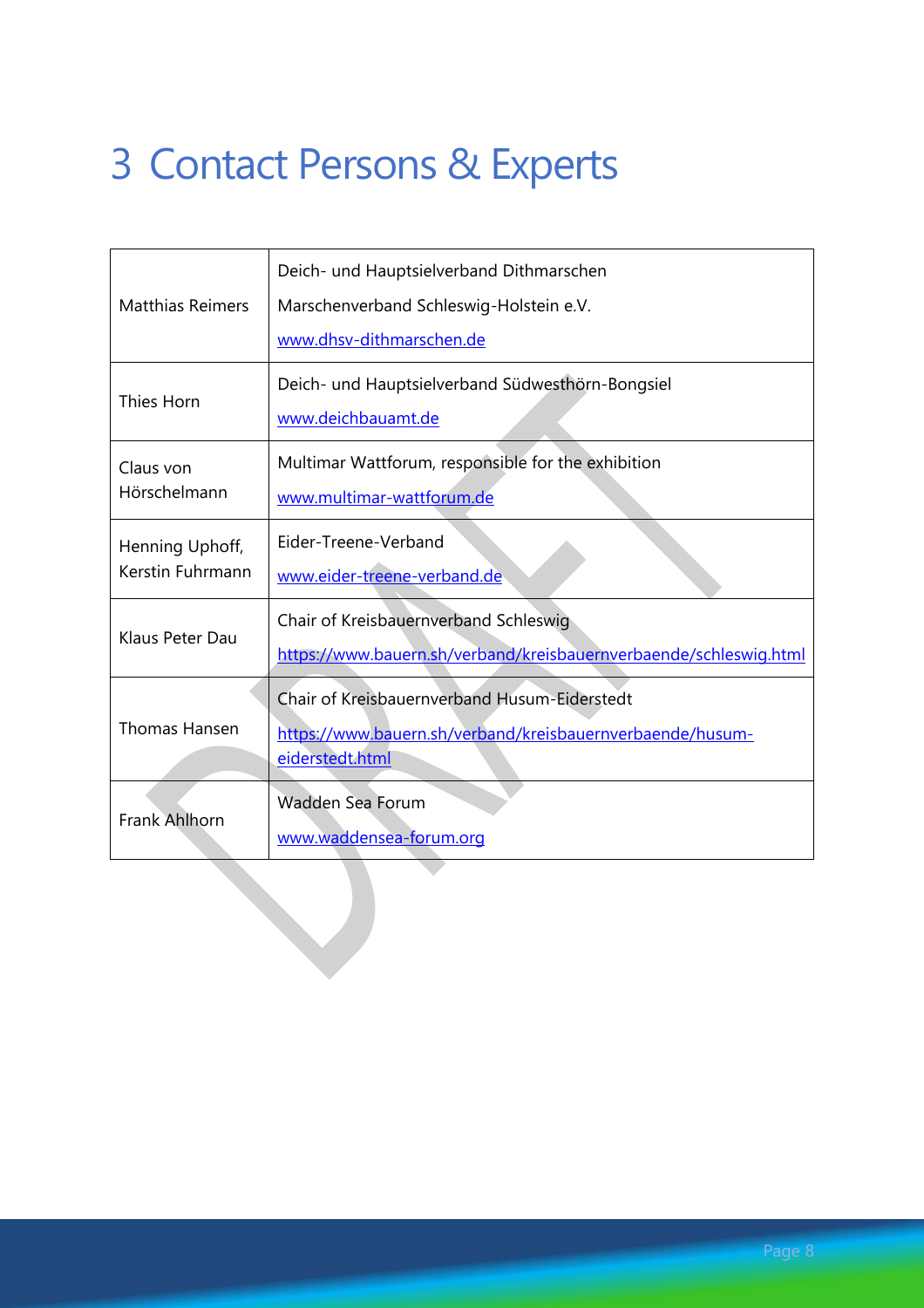# 4 Maps and Pictures



Figure 2: Map of DHSV Südwesthörn-Bongsiel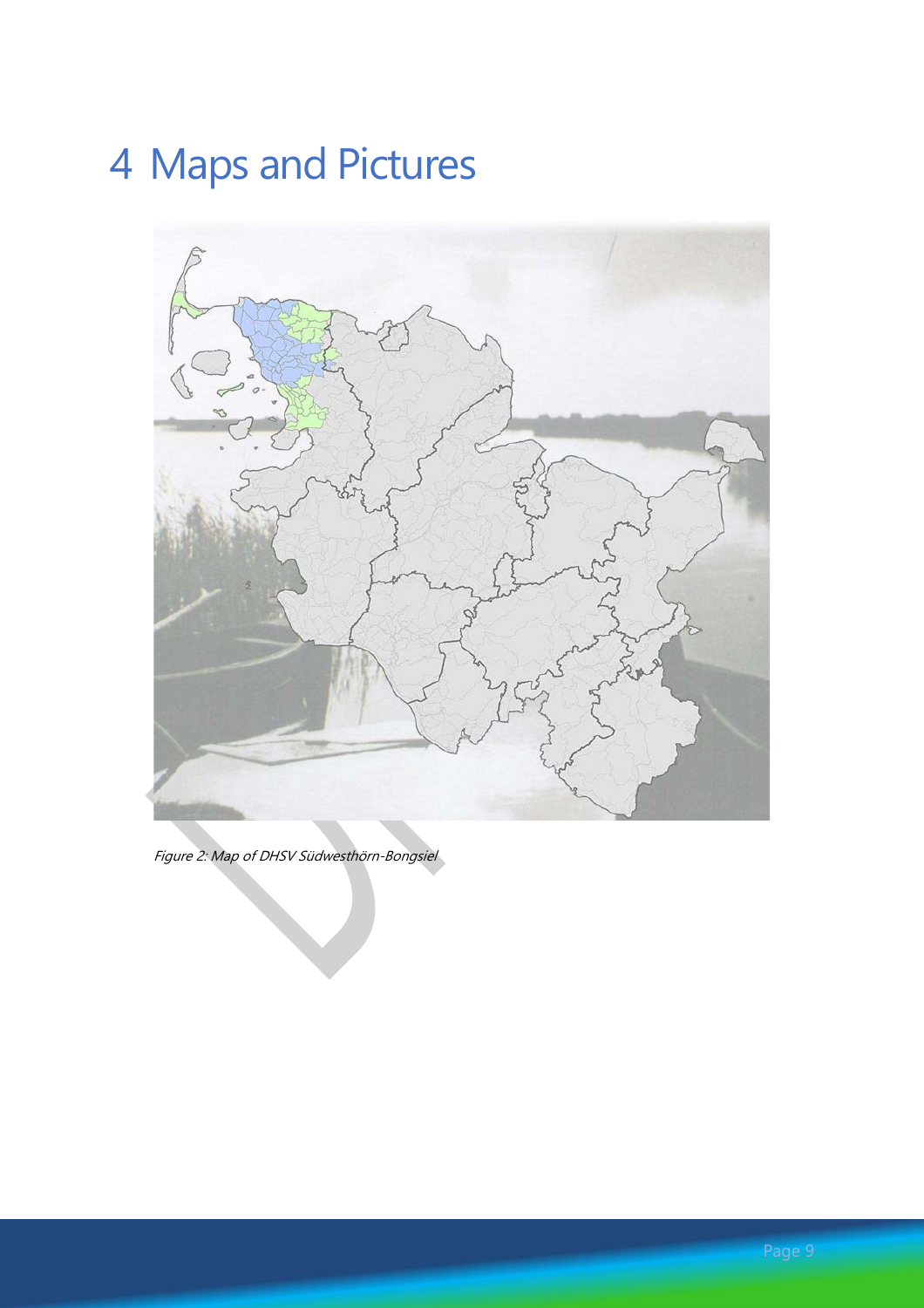

Figure 3: Map of the area of DHSV Dithmarschen with locations of pumping stations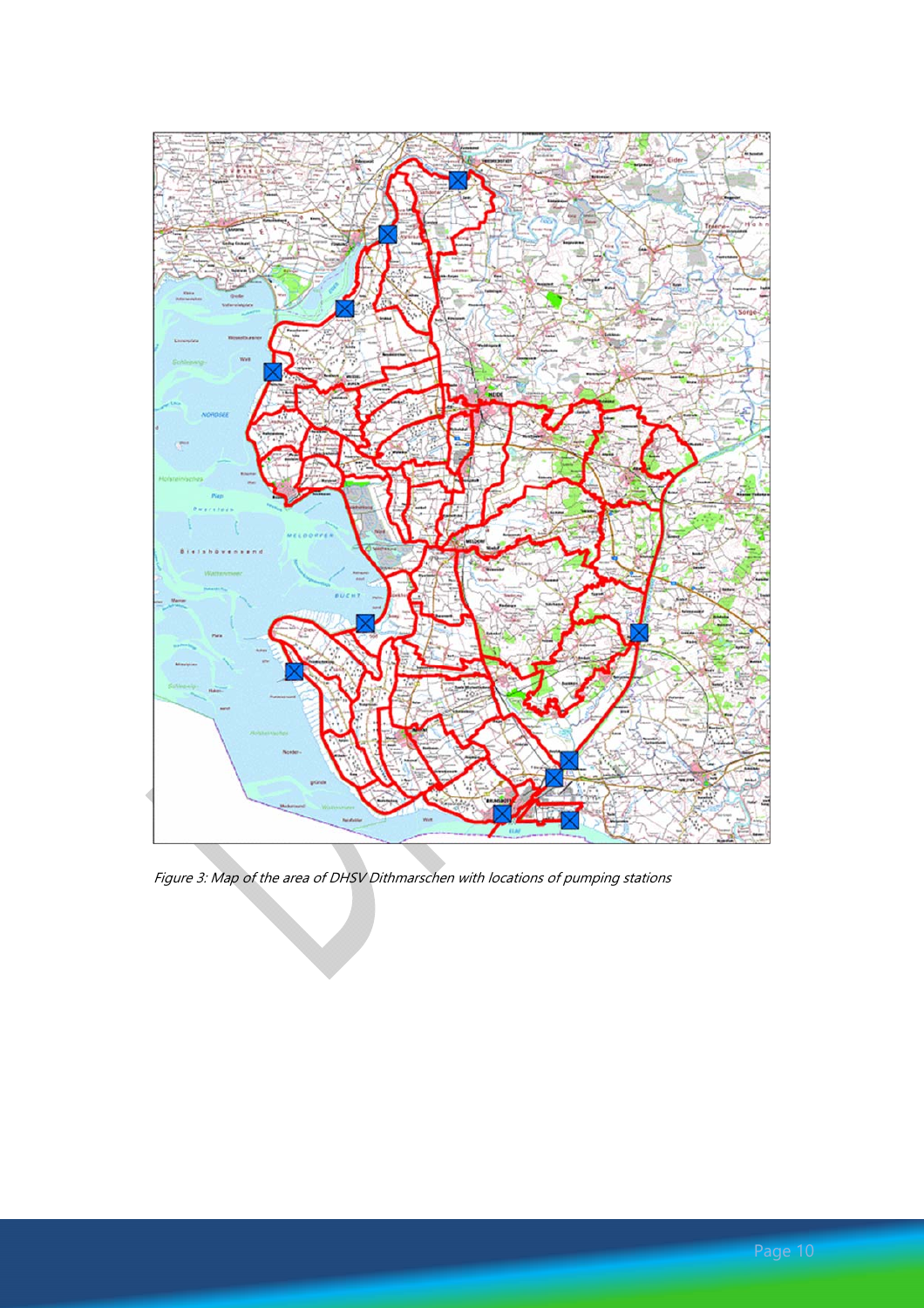

Figure 4: The building of the Multimar Wattforum, Tönning



Figure 5: Eider barrier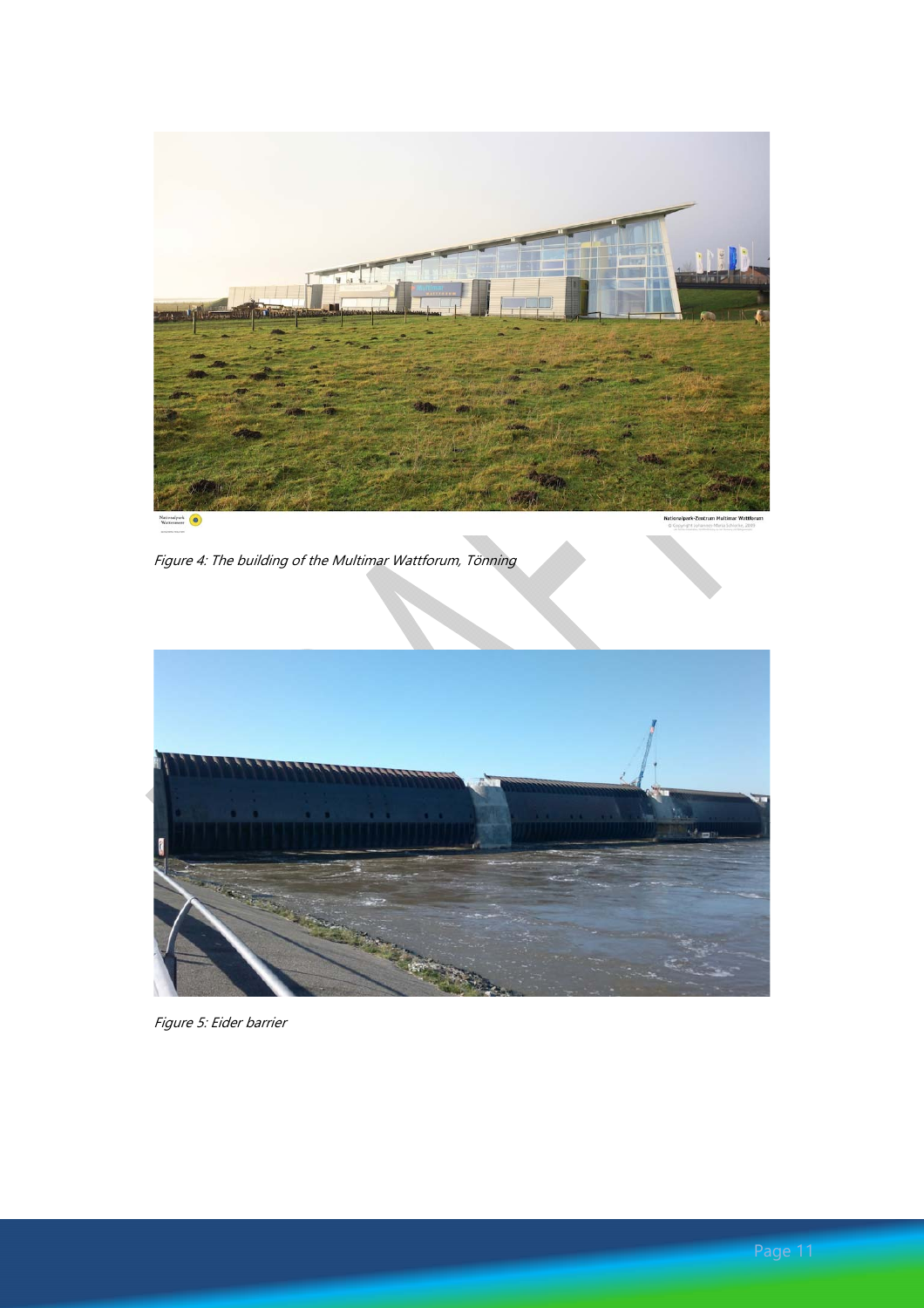

Figure 6: Location and shape of the Eider-Treene-Association